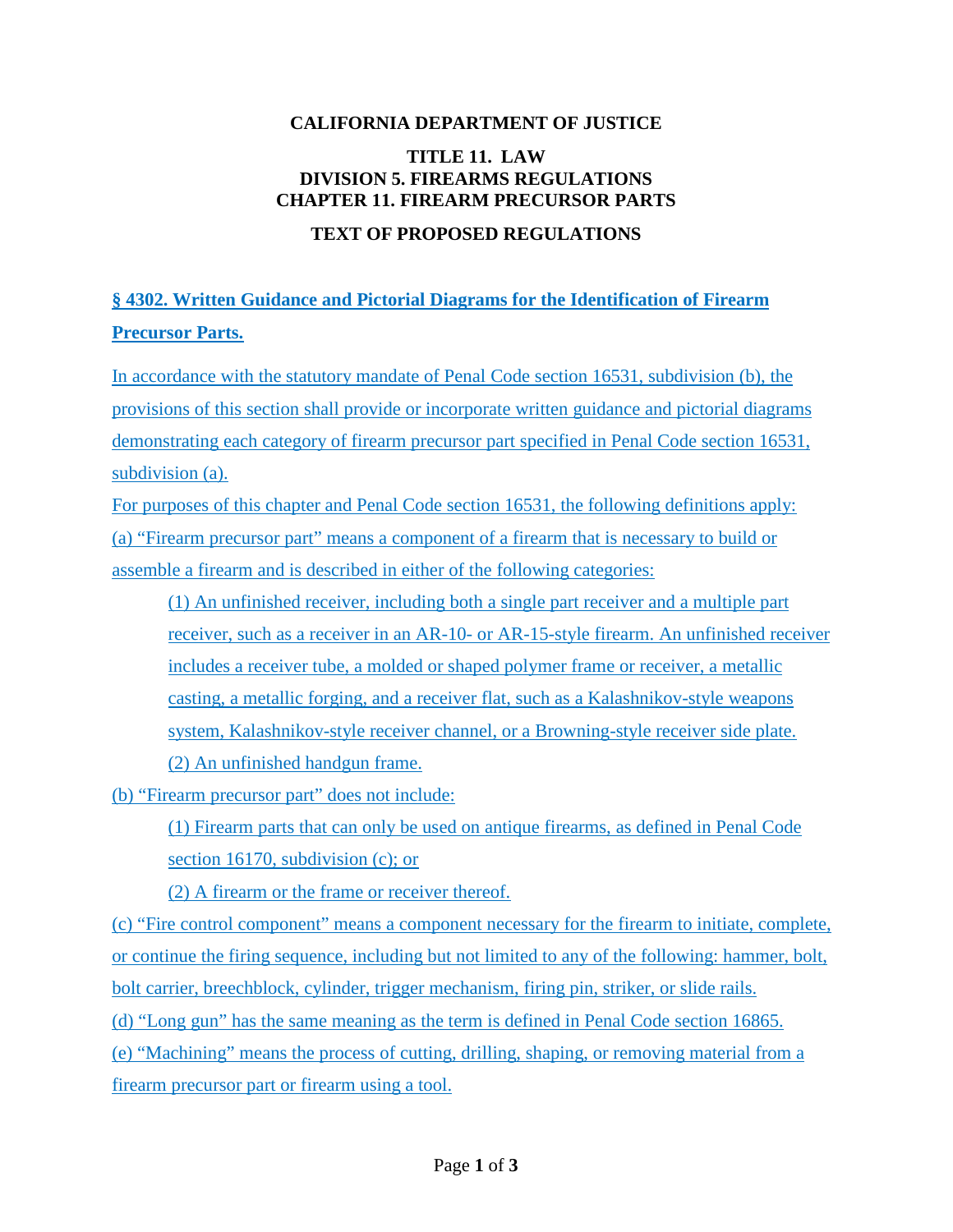(f) "Readily" means a process that is fairly or reasonably efficient, quick, and easy, but not necessarily the most efficient, speedy, or easy process. Factors relevant in making this determination, with no single one controlling, include the following:

(1) Time, i.e., how long it takes to finish the process;

(2) Ease, i.e., how difficult it is to do so;

(3) Expertise, i.e., what knowledge and skills are required;

(4) Equipment, i.e., what tools are required;

(5) Availability, i.e., whether additional parts are required, and how easily they can be obtained;

(6) Expense, i.e., how much it costs;

(7) Scope, i.e., the extent to which the subject of the process must be changed to finish it; and

(8) Feasibility, i.e., whether the process would damage or destroy the subject of the process, or cause it to malfunction.

In determining whether a forging, casting, printing, extrusion, machined body or similar article may readily be completed, assembled, converted, or restored to hold or integrate the fire control components of a handgun or a long gun, the Department may consider any available instructions, guides, templates, jigs, equipment, tools, or marketing materials.

(g) "Unfinished handgun frame" means a forging, casting, printing, extrusion, machined body or similar article that has reached a stage in manufacture where it may readily be completed, assembled, converted, or restored to hold or integrate the fire control components of a handgun. (h) "Unfinished receiver" means a forging, casting, printing, extrusion, machined body or similar article that has reached a stage in manufacture where it may readily be completed, assembled, converted, or restored to hold or integrate the fire control components of a long gun. This includes both a single part receiver and a multiple part receiver (such as a receiver in an AR-10- or AR-15-style firearm), a receiver tube, a molded or shaped polymer receiver, a metallic casting, a metallic forging, and a receiver flat (such as a Kalashnikov-style weapons system, Kalashnikov-style receiver channel, or a Browning-style receiver side plate). Related definitions, written guidance, and pictorial diagrams, which will collectively assist individuals in the identification of firearm precursor parts, may be found in the Firearm